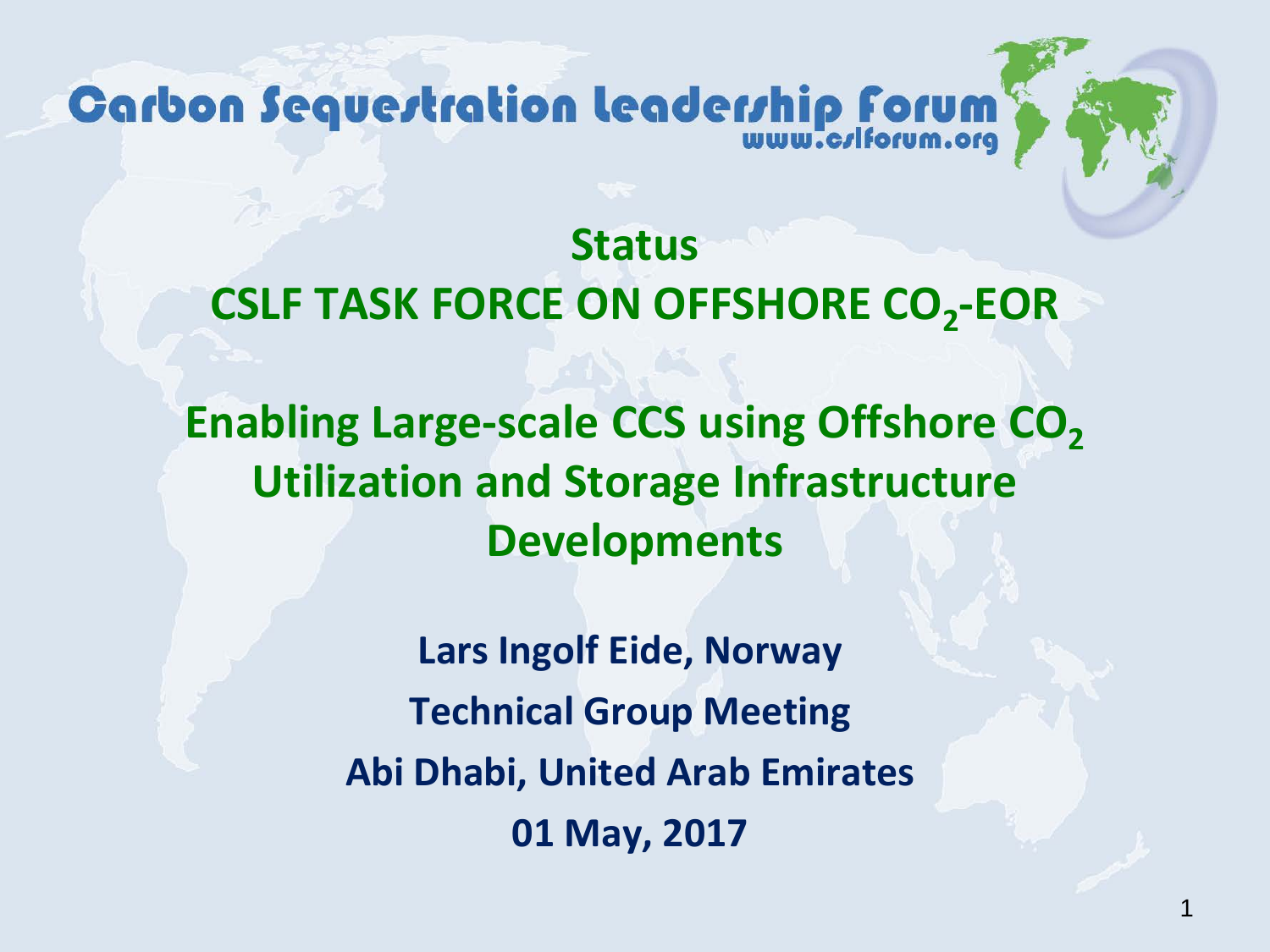## Carbon Sequertration leaderrhip Forum **Purpose of Task Force**

- The main purposes of the Task Force were to highlight
	- Main differences between offshore and onshore  $CO<sub>2</sub>$ -EOR
	- Issues that are different between offshore  $CO<sub>2</sub>$ -EOR and pure offshore  $CO<sub>2</sub>$  storage
	- Technical solutions that will benefit both pure offshore CO<sub>2</sub> storage and offshore  $CO<sub>2</sub>$ -EOR.



Courtesy: AkerSolutions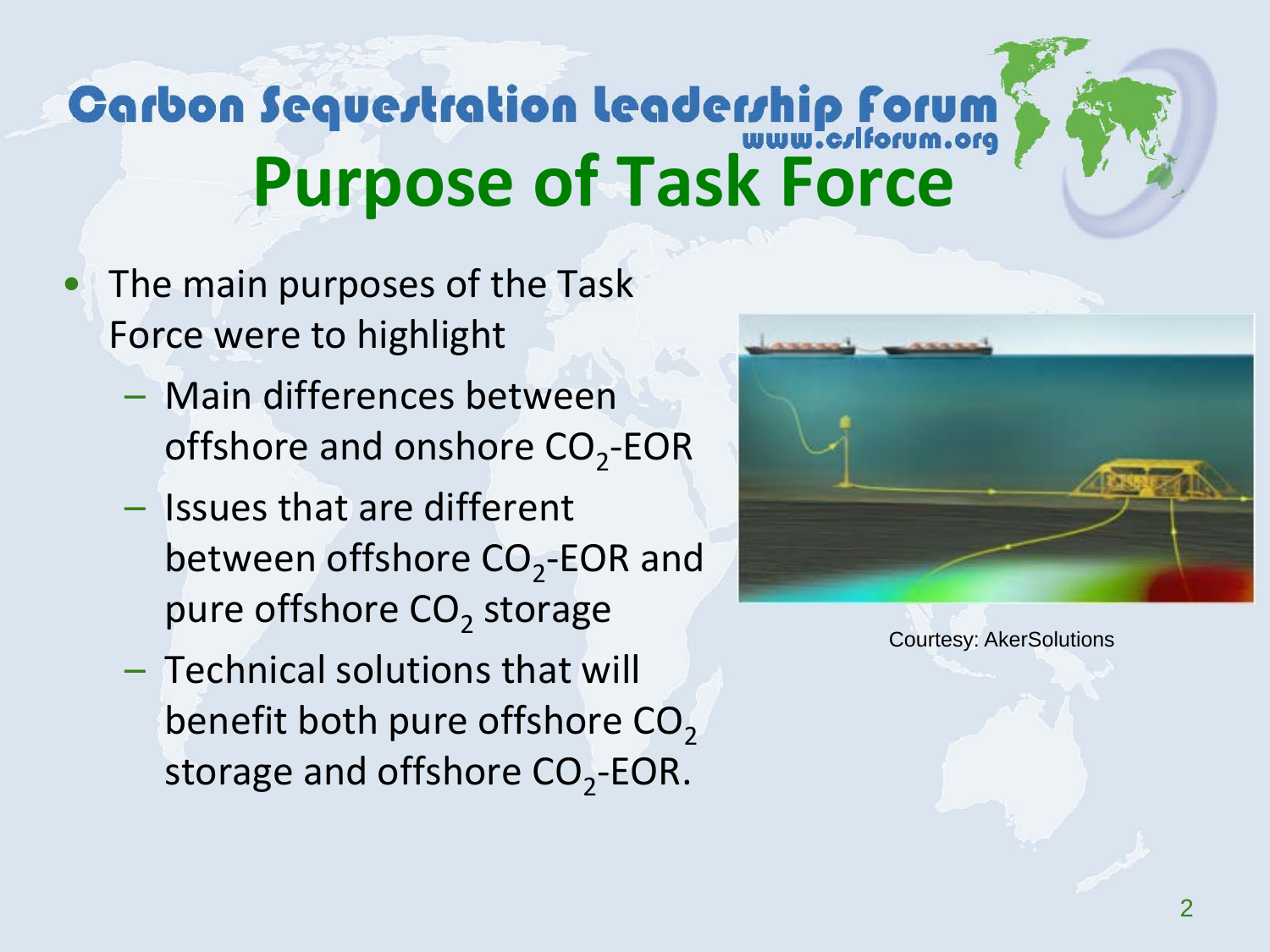# Carbon Sequestration leadership forum

# **Background**

- **June 2015, Regina, Saskatchewan, Canada:**
	- Working group formed to develop additional Action Plan activities
- **November 2015, Riyadh, Saudi Arabia**
	- Offshore  $CO<sub>2</sub>$ -EOR selected as topic for a new task force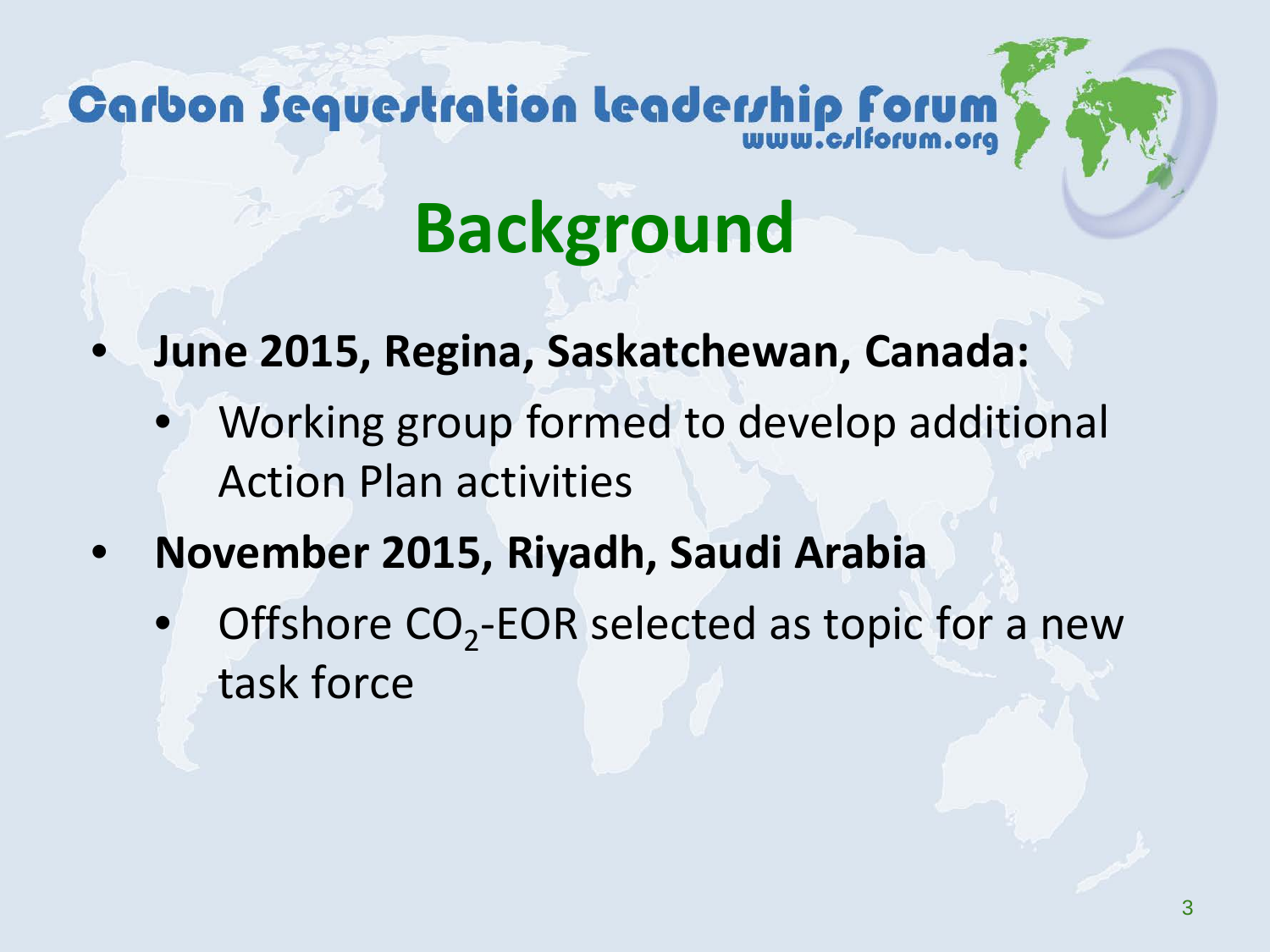# Carbon Sequertration leaderrhip Forum

## **Planned Timeline of the Task Force**

- *November 2015: Task Force decided at Riyadh Meeting.*
- *March, 2016: Membership Established/Finalized.*
- *April 20, 2016: First informal meeting with limited attendance, Austin, Texas, USA*
- *June 28, 2016: Outline of Report Drafted and contributors established, CSLF Technical Group Meeting, London.*
- *October 04, 2016: Progress/Status report at CSLF Technical Group Meeting, Tokyo.*
- *Mid-January 2017: All chapters have initial text*
- *Spring 2017: First draft of report completed and presented at mid-year CSLF Technical Group Meeting*
- *Fall, 2017: Task Force Report finalized and report findings and conclusions to Technical Group at Ministerial meeting*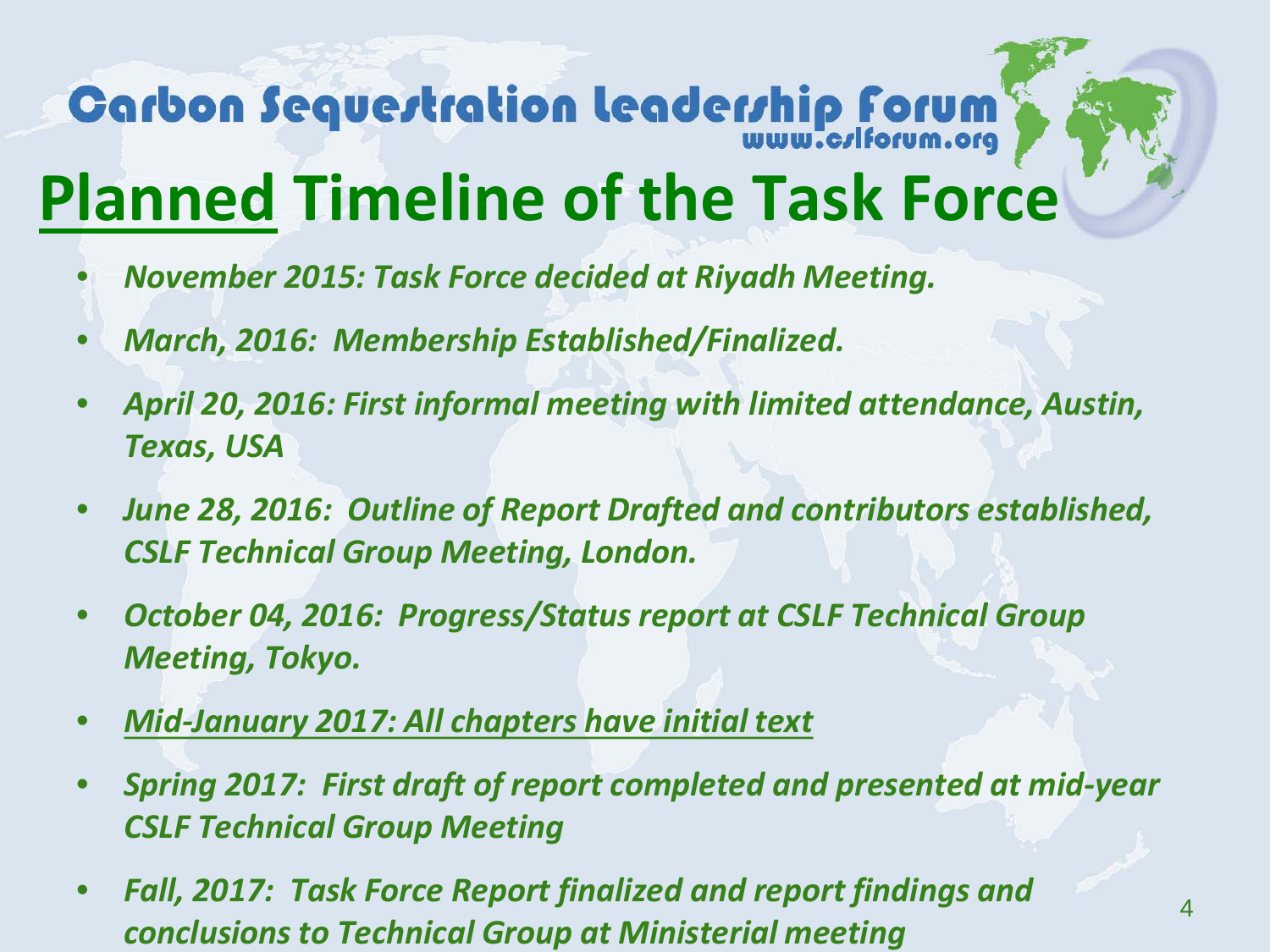



Task Force Members and contributors

| <b>Member state</b> | <b>Persons</b>                                                                                                        |
|---------------------|-----------------------------------------------------------------------------------------------------------------------|
| <b>Brazil</b>       | Raphael Augusto Mello Vieira                                                                                          |
| Canada              | David Ryan                                                                                                            |
| <b>IEAGHG</b>       | <b>Tim Dixon</b>                                                                                                      |
| <b>Mexico</b>       | Heron Gachuz Muro                                                                                                     |
| <b>Norway</b>       | Philip Ringrose, Sveinung Hagen, Bamshad Nazarian,<br>Arne Graue, Pål Helge Nøkleby, Geir Inge Olsen, Zabia<br>Elamin |
| <b>USA</b>          | Susan Hovorka, Melissa Batum                                                                                          |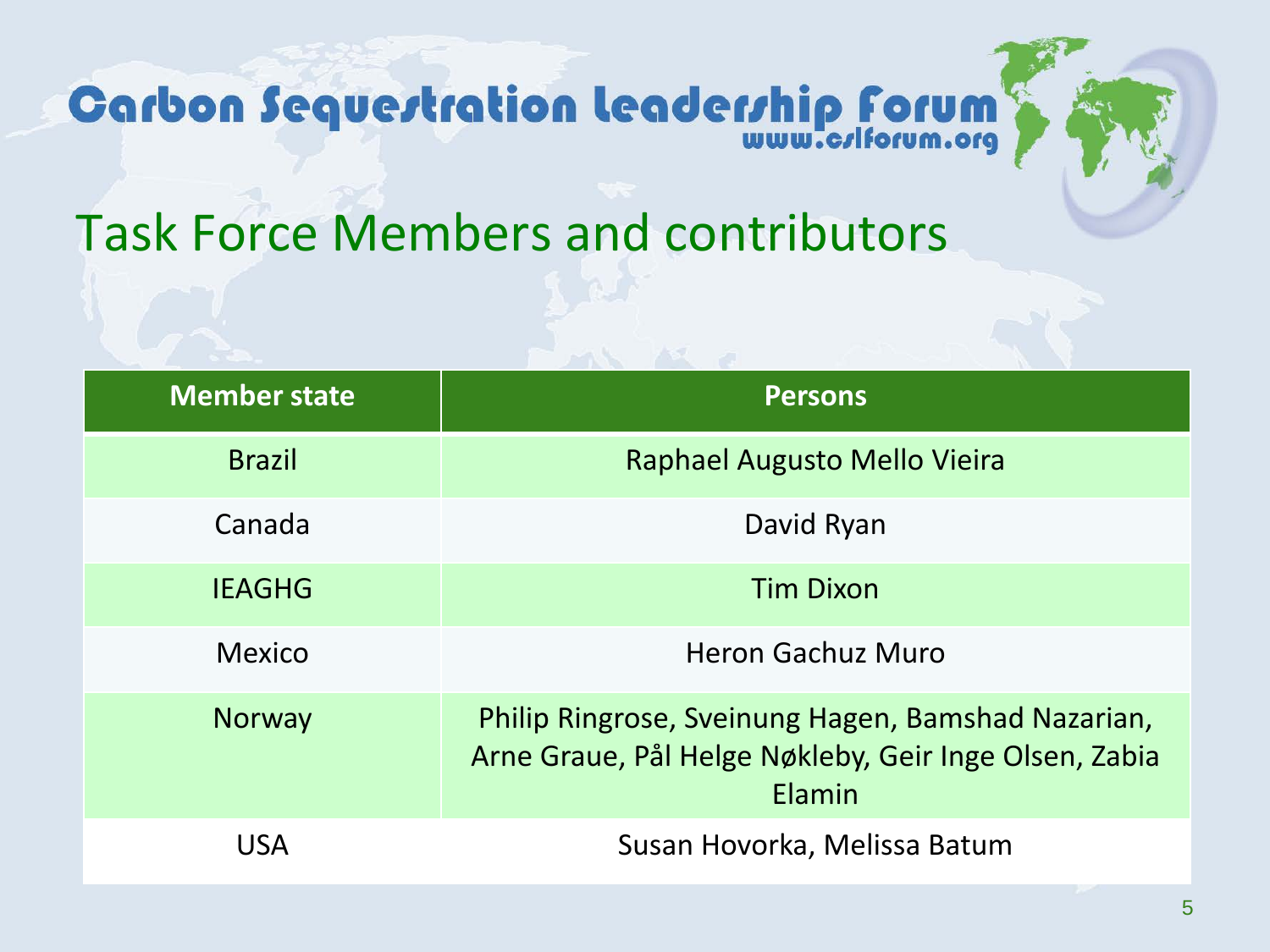Update from Tokyo meeting

- Held two teleconferences, 15 December 2016 and 02 March 2017
- Received and included all contributions
- Review by Task Force members
- Revision according to comments
- Final draft 30 March 2017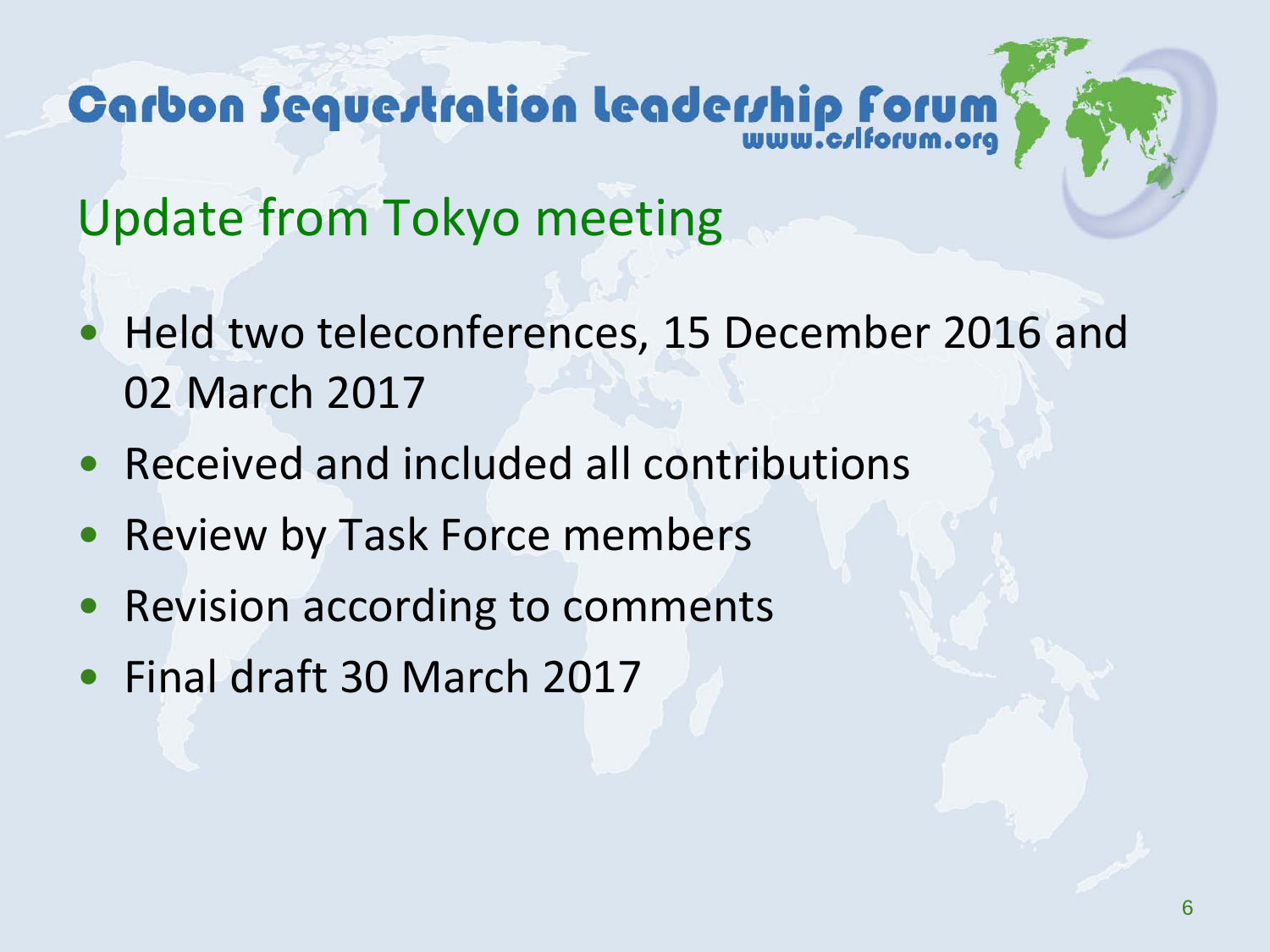# **Carbon Sequertration leaderrhip Forum**



| <b>Chapter title</b>                                                              | <b>Content</b>                                                                                                                                                 |
|-----------------------------------------------------------------------------------|----------------------------------------------------------------------------------------------------------------------------------------------------------------|
| Introduction                                                                      | Intro. of CSLF, motivation for doing offshore $CO2$ -EOR, TF<br>mandate                                                                                        |
| Review of offshore $CO_{2}$ -<br><b>EOR</b> storage                               | How CO2-EOR works, differencse onshore vs offshore and<br>EOR vs storage, global potential, economics                                                          |
| Insights from Lula Project                                                        | Reservoir, development stratgey, materials, completin,<br>production units/topside facilities, WAG pilot                                                       |
| Approaches for enabling<br>offshore CO <sub>2</sub> -EOR                          | Smart solutions, using late-life infrastucture, using<br>isolated satellite projects, residual oil zone (ROZ),<br>reservoir modelling and numerical simulation |
| <b>Emerging technical</b><br>solutions for offshore $CO_{2}$ -<br>EOR and storage | Topside solutions, subsea solutions, novel technologies,<br>mobility control                                                                                   |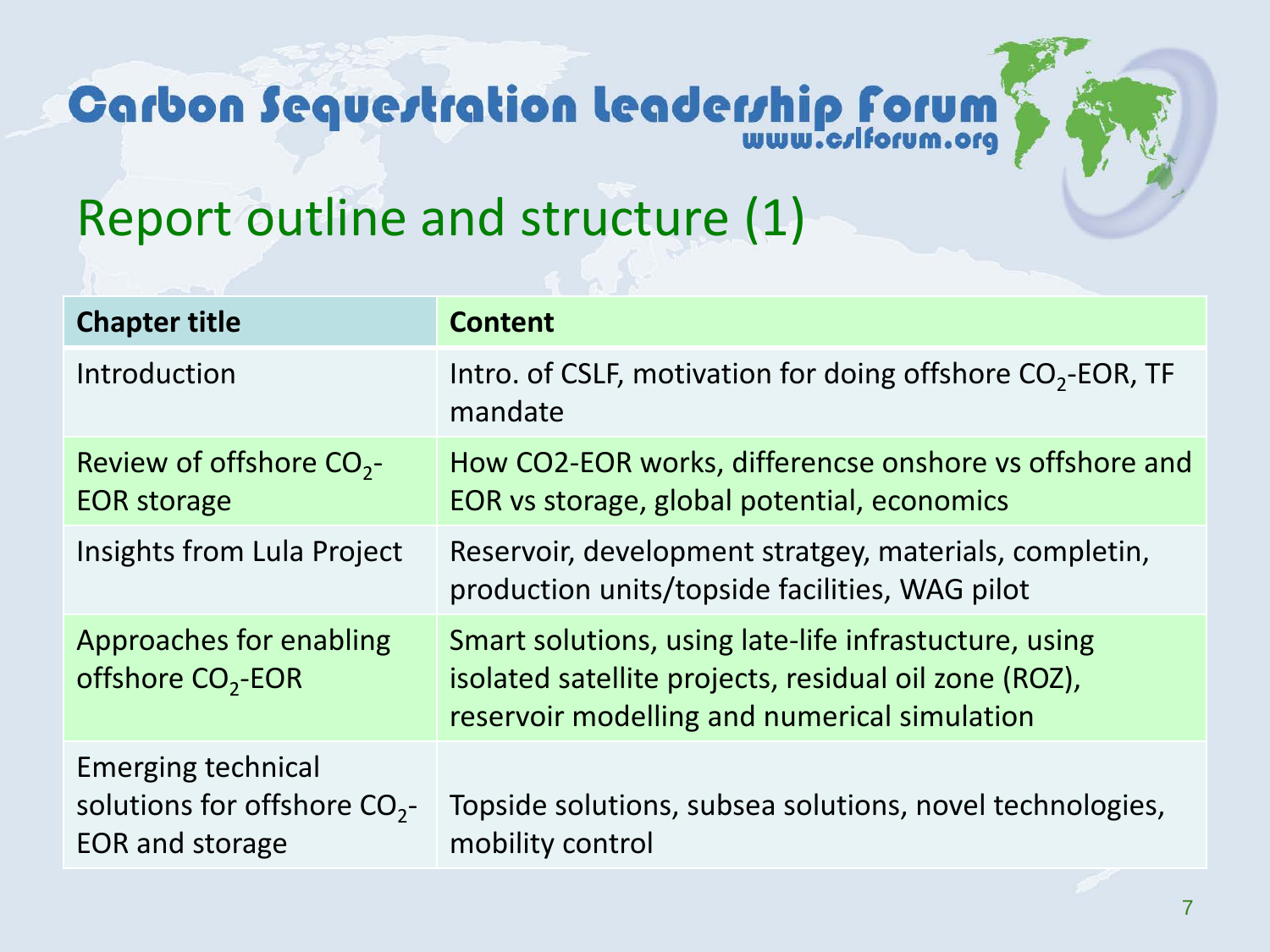# **Carbon Sequertration leaderrhip Forum**



#### Report outline and structure (2)

| <b>Chapter title</b>                                                     | <b>Content</b>                                                                                                                            |
|--------------------------------------------------------------------------|-------------------------------------------------------------------------------------------------------------------------------------------|
| Supply chain issues                                                      | Considerations, pipelines, ships, initiating new systems,<br>case studies                                                                 |
| Monitoring, verification<br>and accounting for<br>offshore $CO2$ -EOR    | Roles and expectations, EOR vs storage, onshore vs<br>offshore, transitiion from EOR to storage                                           |
| Regulatory requirements<br>for offshore $CO2$<br>utilization and storage | Scene-setting, examples of national regulatory<br>requirements, differences EOR and storage, regulations<br>on transtition EOR to storage |
| <b>Summary of barriers</b>                                               |                                                                                                                                           |
| Recommendations for<br>overcoming barriers                               |                                                                                                                                           |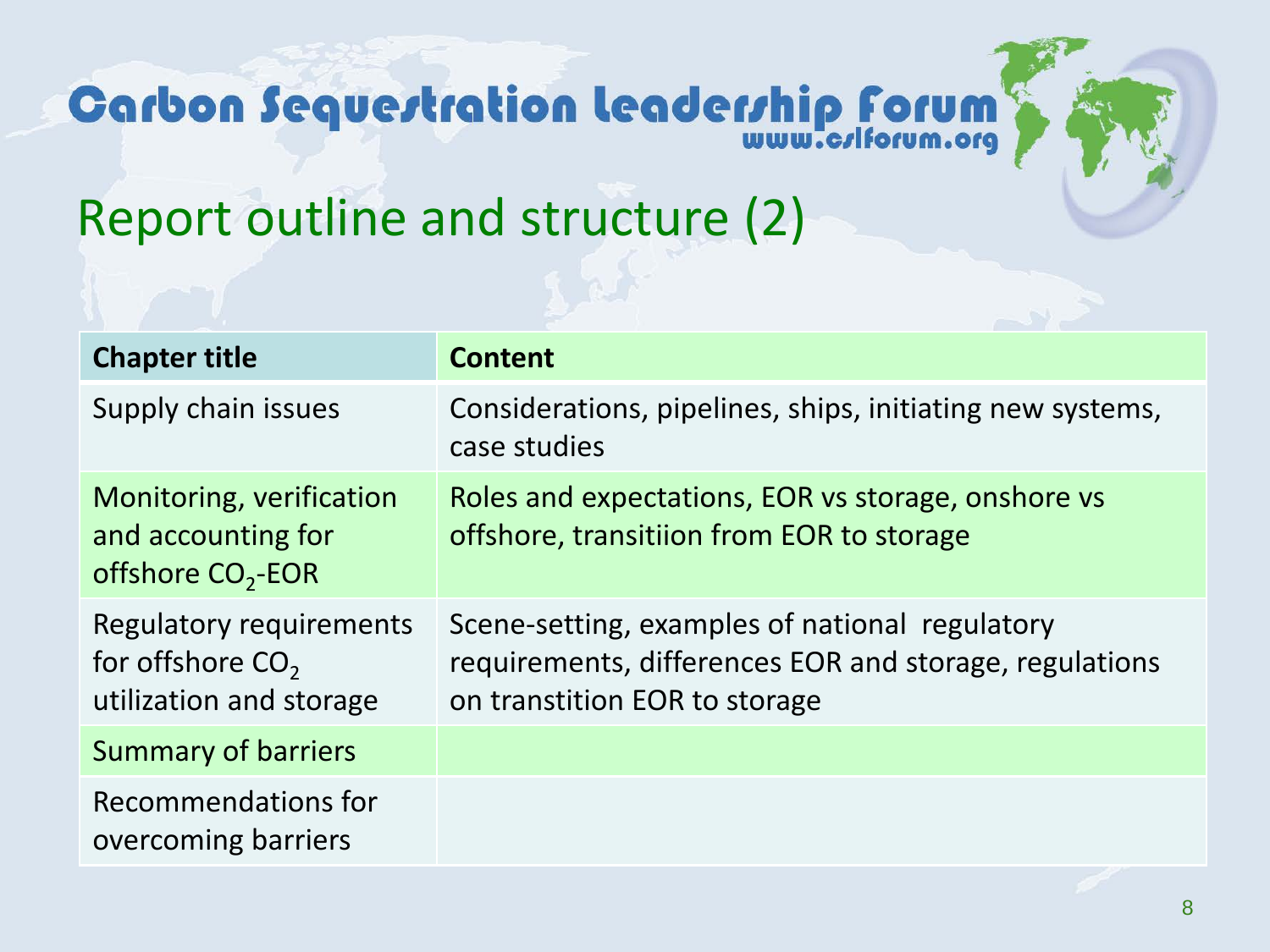## **Carbon Sequertration leadership forum**

### Summary of barriers and recommendations (1)

**Barrier Recommendation** 

**Access to sufficient and timely supply of**  CO<sub>2</sub>.

**Increase the pace in deployment of CCS.** A prerequisite for offshore  $CO<sub>2</sub>$ -EOR, needs attention at high political level. Slow deployment may lead to missed windows of opportunity for  $CO<sub>2</sub>$ -EOR, as the effect of  $CO<sub>2</sub>$ -EOR reduces with maturity. There are few, if any, developed sources of  $CO<sub>2</sub>$  close to the offshore fields amenable to  $CO<sub>2</sub>$ -EOR.

**Start planning regional hubs and transportation infrastructures for CO<sub>2</sub>.** Building the networks will require significant up-front investments and the coordination of stakeholders, including industries, business sectors and authorities that will have to work together. The activities will include  $CO<sub>2</sub>$  capture at regional clusters of power and industrial plants, transportation of the  $CO<sub>2</sub>$  to hubs and to the individual receiving fields, and injection management.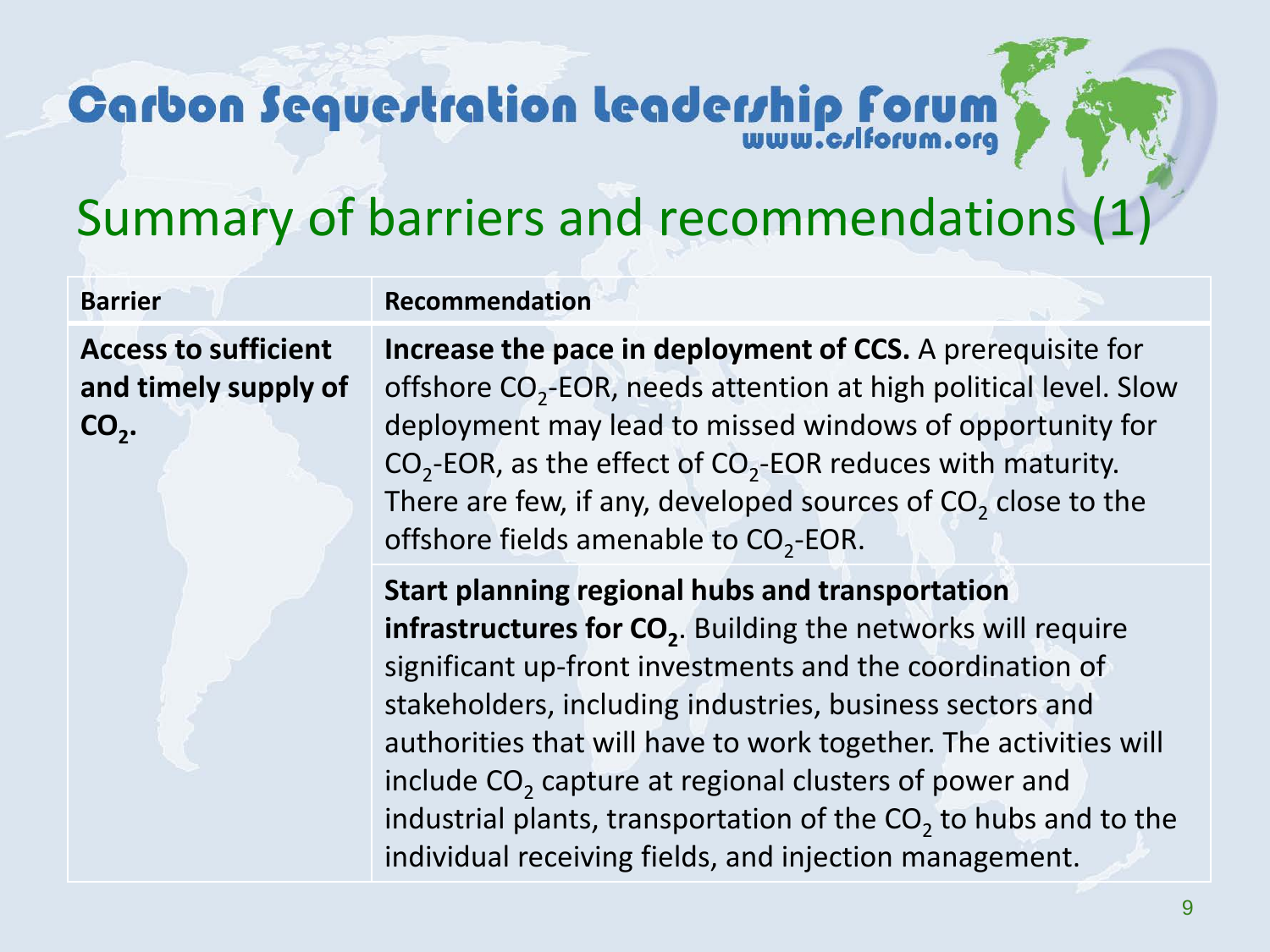# **Carbon Sequertration Leadership Forum**

### Summary of barriers and recommendations (2)

| <b>Barrier</b>                                                                                                            | <b>Recommendation</b>                                                                                                                                                                                                                                                                                                                                                                                                                                                                                                              |
|---------------------------------------------------------------------------------------------------------------------------|------------------------------------------------------------------------------------------------------------------------------------------------------------------------------------------------------------------------------------------------------------------------------------------------------------------------------------------------------------------------------------------------------------------------------------------------------------------------------------------------------------------------------------|
| <b>Lack of business</b><br>models, also for<br>offshore CO <sub>2</sub> -EOR.                                             | Develop business models for offshore CO <sub>2</sub> -EOR. Establishing<br>offshore CO <sub>2</sub> networks will create many interdependencies and<br>commercial risks concerning both economics and liabilities. Risk-<br>and cost-sharing will be needed. The literature has a few<br>examples that provide some thoughts, but these need to be<br>matured. The business models must include fiscal incentives, e.g.<br>in term of taxes or tax rebates.                                                                        |
| <b>High investment</b><br>costs, CAPEX and<br>additional<br>operational costs,<br><b>OPEX; needs for</b><br>modifications | Support RD&D to develop new technologies. CAPEX and OPEX<br>are significant due to needed modifications and additional<br>equipment on the platforms to separate $CO2$ from the produced<br>oil and gas and to make existing wells and pipes resistant to CO <sub>2</sub><br>corrosion. New technologies can reduce the need for<br>modifications and new equipment, for example better mobility<br>control or sub-surface separation systems. Use of existing<br>pipelines may also be a way to keep investment costs down.<br>10 |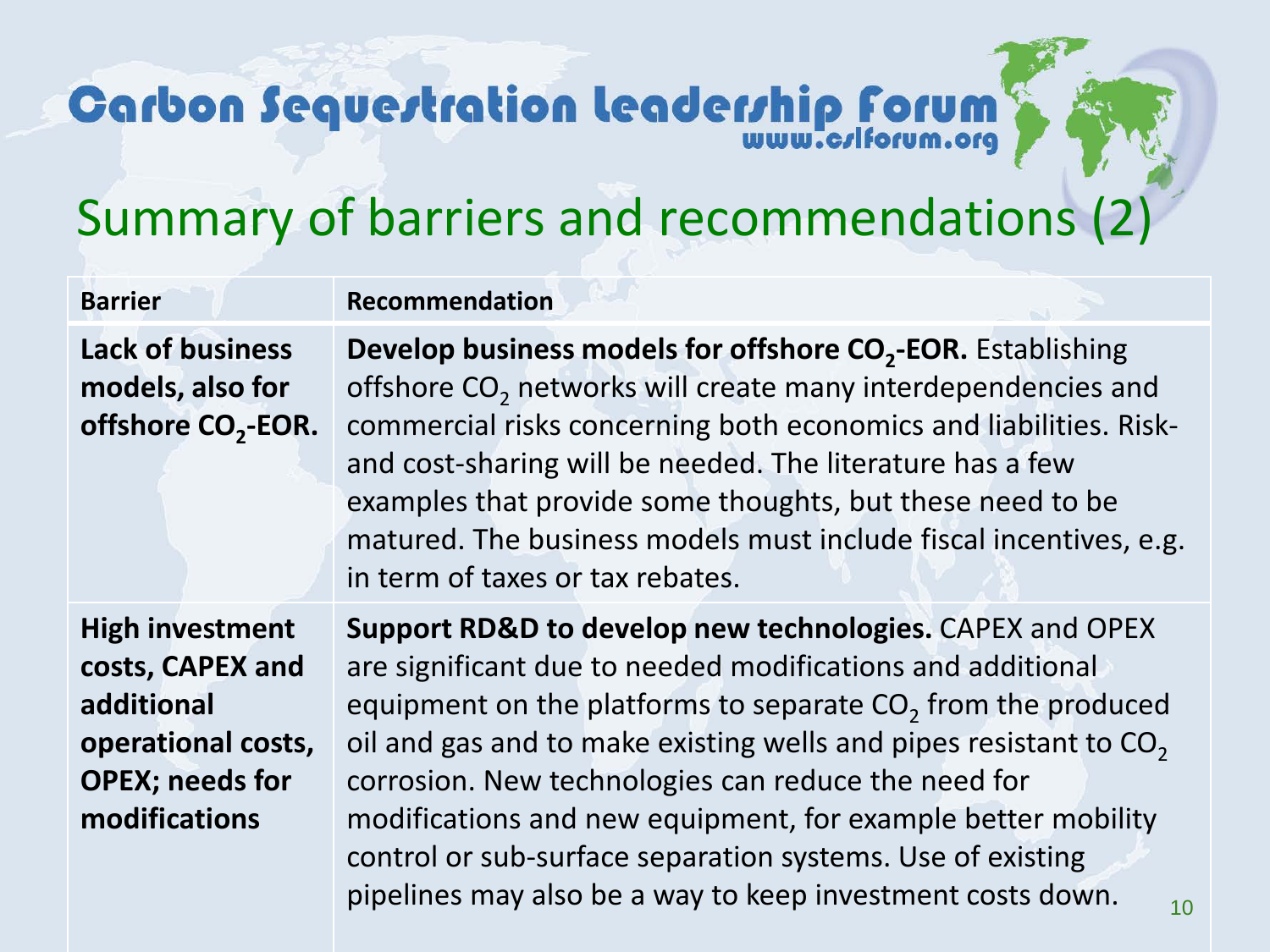## **Carbon Sequertration leadership forum**

### Summary of barriers and recommendations (3)

**Lack of regulatory requirements in many**  jurisdictions, e.g. on monitoring the CO<sub>2</sub> **in the underground.** 

#### **Barrier Recommendation**

**Continue to develop regulations specific to offshore CO<sub>2</sub>-EOR.** Regulations should include monitoring the  $CO<sub>2</sub>$  in the underground, both during and particularly after closure and guidelines for when the field transfers into a  $CO<sub>2</sub>$  storage site. While not being a barrier in itself, monitoring will require different considerations compared to offshore  $CO<sub>2</sub>$ storage and to onshore  $CO<sub>2</sub>$ -EOR.